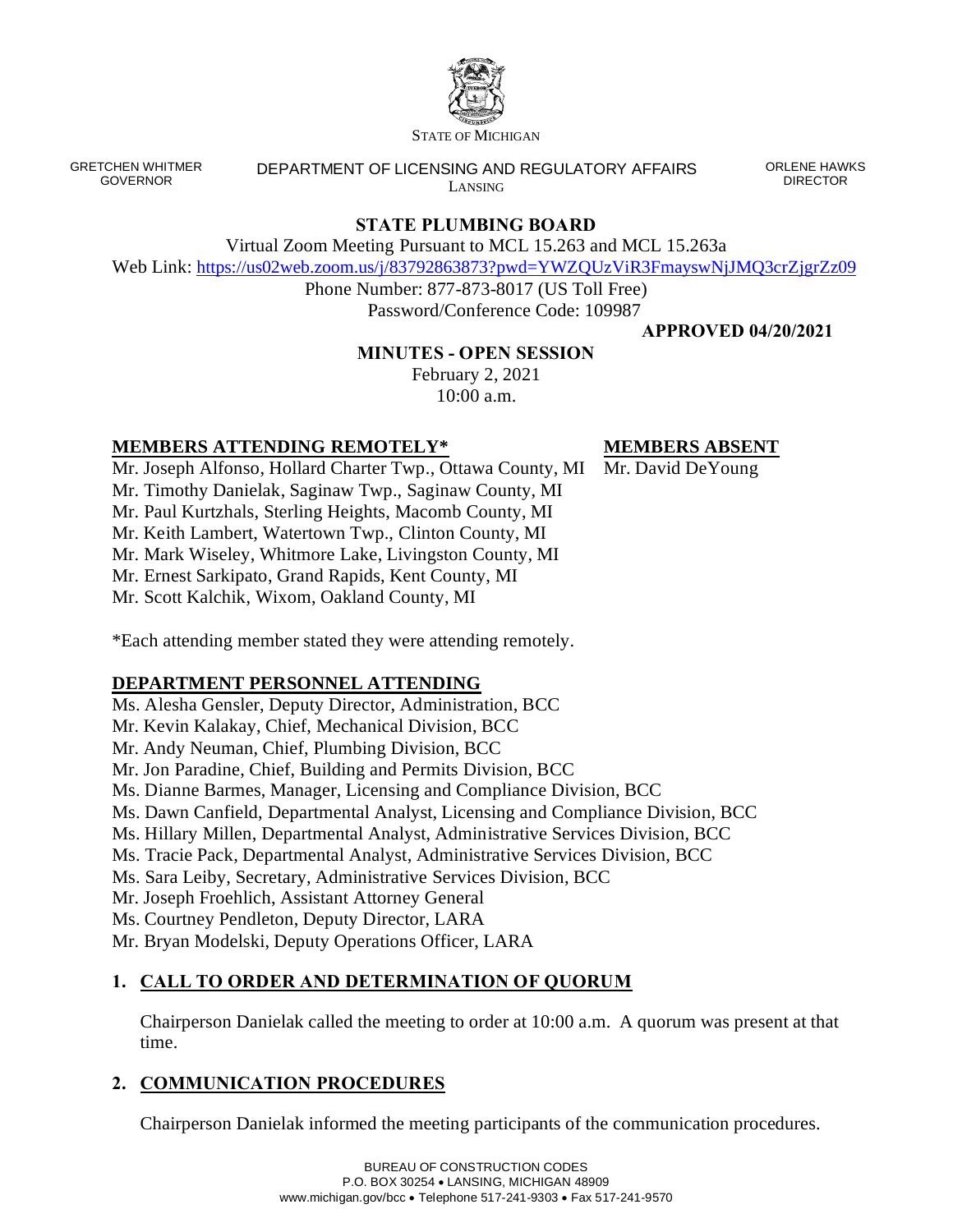State Plumbing Board Minutes February 2, 2021 Page 2 of 5

### **3. APPROVAL OF AGENDA**

A **MOTION** was made by Vice Chairperson Wisely and **SECONDED** by Board Member Sarkipato to approve the agenda. (Aye: Board Members Alfonso, Danielak, Kalchik, Kurtzhals, Lambert, Sarkipato, and Wiseley; Nay: None) **MOTION CARRIED UNANIMOUSLY.**

#### **4. APPROVAL OF MINUTES**

A. October 27, 2020

A **MOTION** was made by Board Member Alfonso and **SECONDED** by Vice Chairperson Wisely to approve the minutes of the October 27, 2020 meeting. (Aye: Board Members Alfonso, Danielak, Kalchik, Lambert, Sarkipato, and Wiseley; Nay: None; Board Member Kurtzhals could not be heard for the roll call.) **MOTION CARRIED.**

#### **5. NOMINATION AND ELECTION OF OFFICERS**

A. Chairperson

A **MOTION** was made by Vice Chairperson Wisely and **SECONDED** by Board Member Kalchik to nominate Board Member Danielak as Chairperson. (Aye: Board Members Alfonso, Danielak, Kalchik, Kurtzhals, Lambert, Sarkipato, and Wiseley; Nay: None) **MOTION CARRIED UNANIMOUSLY.**

B. Vice Chairperson

A **MOTION** was made by Chairperson Danielak and **SECONDED** by Board Member Kalchik to nominate Board Member Wisely as Vice Chairperson. (Aye: Board Members Alfonso, Danielak, Kalchik, Kurtzhals, Lambert, Sarkipato, and Wiseley; Nay: None) **MOTION CARRIED UNANIMOUSLY.**

#### **6. MEET AND GREET WITH LARA ADMINISTRATION**

LARA Deputy Director Pendleton and LARA Deputy Operations Officer Modelski introduced themselves to the Commission.

#### **7. PRESENTATION**

#### A. Miss Dig 811

Ms. Colleen Goddard and Mr. Paul Harding of Miss Dig 811 provided a presentation regarding the educational opportunities available with their notification system per 2013 PA 174.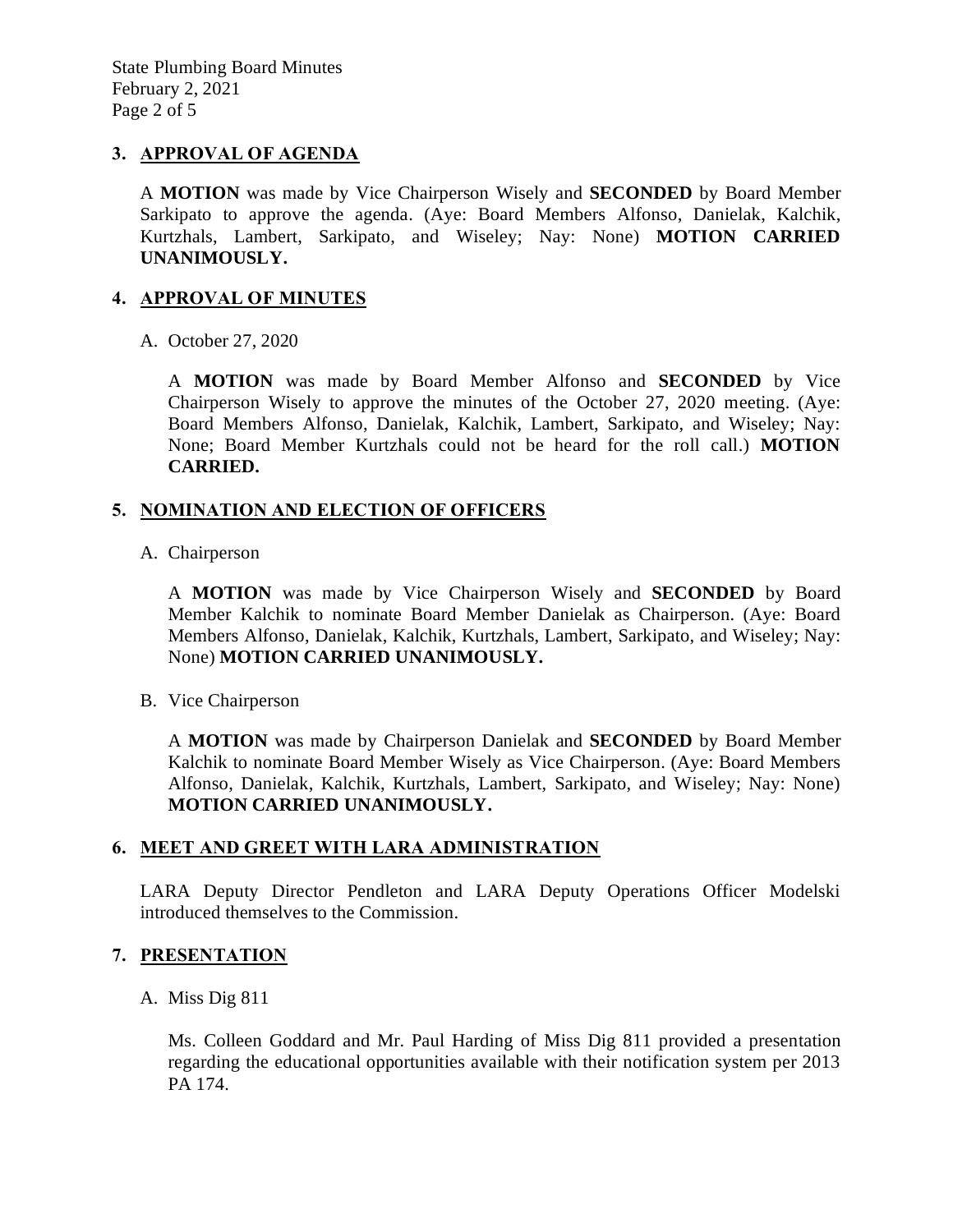#### **8. APPLICANTS APPEALING DENIAL**

A. Cole G. Groot - Master Plumber Examination

Mr. Cole G. Groot appeared before the Board to appeal denial of his Application for Master Plumber Examination.

Mr. Groot provided testimony regarding his work experience for review to the requirements of MCL 339.6113.

Following discussion, a **MOTION** was made by Vice Chairperson Wiseley and **SECONDED** by Board Member Kurtzhals to deny Mr. Groot's appeal due to a lapse in licensing and the hours of experience must be concurrent. (Aye: Board Members Danielak, Kalchik, Kurtzhals, and Wiseley; Nay: None; Abstain: Board Members Alfonso, Lambert, and Sarkipato) **MOTION CARRIED.**

B. Bradley A. Kalis - Master Plumber Examination

Mr. Bradley A. Kalis' appeal of denial of his Application for Master Plumber Examination was reviewed by the Board.

Mr. Kalis was not present for the review.

Following discussion, a **MOTION** was made by Board Member Kurtzhals and **SECONDED** by Board Member Sarkipato to deny Mr. Kalis' appeal as he did not meet the licensing requirements. (Aye: Board Members Alfonso, Danielak, Kalchik, Kurtzhals, Sarkipato, and Wiseley; Nay: None; Abstain: Board Member Lambert) **MOTION CARRIED.**

#### **9. UNFINISHED BUSINESS**

A. Charles Hackley Middle School

Mr. Matthew Slagle's request for variance for Charles Hackley Middle School was presented to the Board for relief from the requirements of Section 403.2 of the 2015 Michigan Plumbing Code (MPC).

Mr. Matthew Cortez, Superintendent of Muskegon Public Schools, and Mr. Tom Sturr, Architect, Tower Pinkster, Mr. Robert Konyndyk, former State Plumbing Division Chief and International Code Council Member, and Mr. Matthew Vusich provided testimony for the review.

i. Closed Session - Consultation with Counsel

At 10:55 a.m., a **MOTION** was made by Board Member Kalchik and **SECONDED** by Board Member Kurtzhals to meet in closed session under Section 8(h) of the Open Meetings Act to consider material exempt from discussion or disclosure by state or federal statute under Section 13 (1) (g) of the Freedom of Information Act,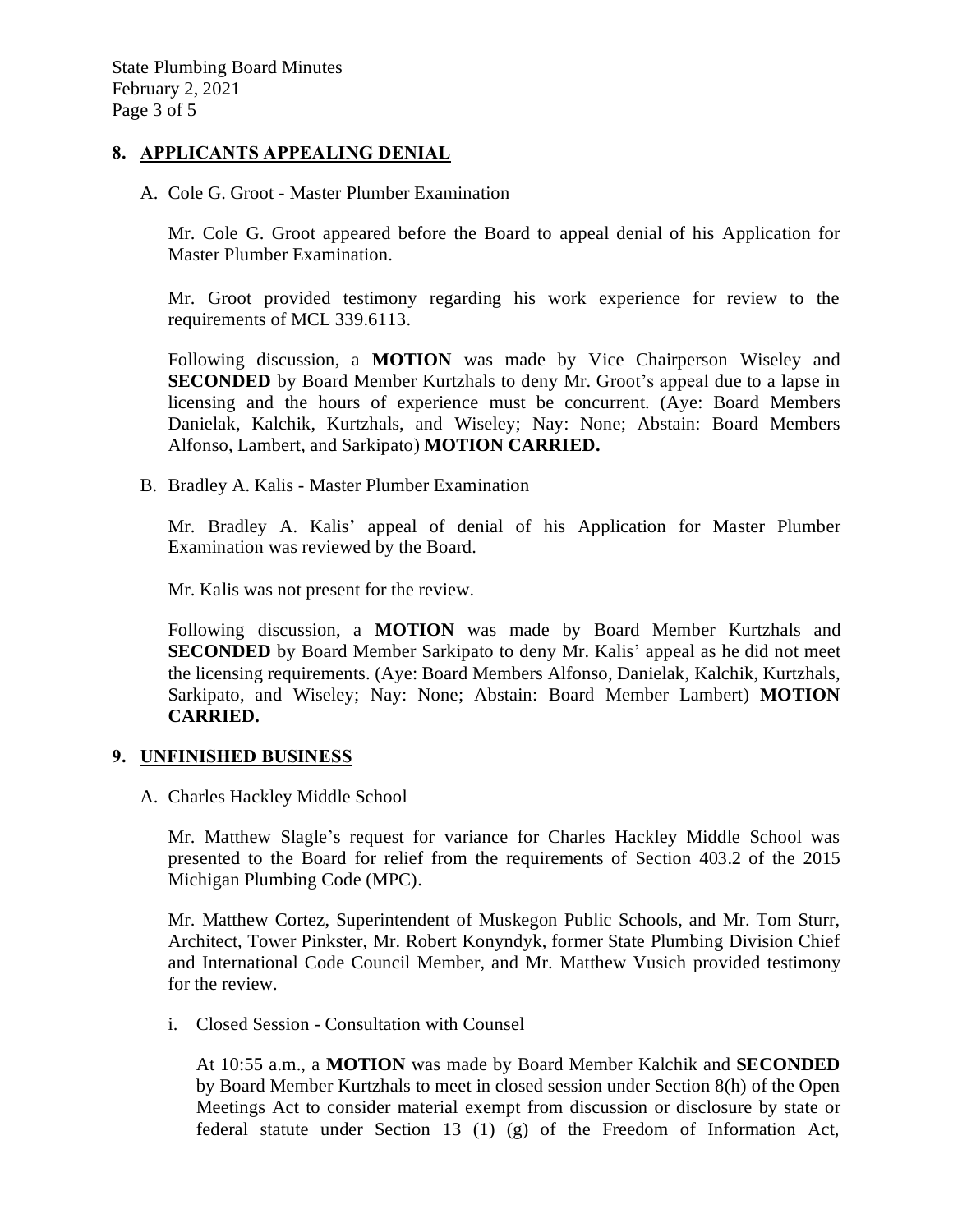specifically information or records subject to attorney client privilege. (Aye: Board Members Alfonso, Danielak, Kalchik, Kurtzhals, Lambert, Sarkipato, and Wiseley; Nay: None) **MOTION CARRIED UNANIMOUSLY.**

The Board came back into Open Session at 12:45 p.m. A roll call was completed to affirm that all the Board Members present during the Closed Session returned to the Open Session.

ii. Open Session Review

Following discussion, a **MOTION** was made by Board Member Kurtzhals and **SECONDED** by Board Member Kalchik to deny Mr. Slagle's request for variance for Charles Hackley Middle School because there is no practical difficulty that prevents code compliance with Section 403.2 of the 2015 MPC, the requested variance is a substantial deviation from Section 403.2 of the 2015 MPC, and the requested variance is general and recurrent in nature such that an amendment of the code would be more appropriate. (Aye: Board Members Danielak, Kalchik, Kurtzhals, Sarkipato, and Wiseley; Nay: Board Member Alfonso; Abstain: Board Member Lambert) **MOTION CARRIED.**

### **10. NEW BUSINESS**

A. Plumbing Division Report

Chief Neuman provided the Board the plumbing exam pass/fail results from PSI. He also provided an update on the Part 7 Plumbing Rules.

Chairperson Danielak inquired on revising the exam questions to be consistent with the 2018 MPC and the implementation of the practical examination.

Chief Neuman responded that the division is working on logistics for the practical portion of the examination.

Board Members Kalchik and Kurtzhals will meet with Chief Neuman to review and revise the written exam questions for consistency with the 2018 MPC.

Ms. Cindy Maher, Michigan Plumbing & Mechanical Contractors' Association (MPMCA) Executive Director, stated and Chairperson Danielak confirmed that the examinations remain the same until six months after a new code becomes effective.

### **11. BUREAU QUARTERLY REPORT**

Director Lambert reported on the following:

Mr. Dean Austin, Electrical Chief, retired on January 9, 2021. Mr. Lance Ash is the Acting Electrical Chief until the position is filled.